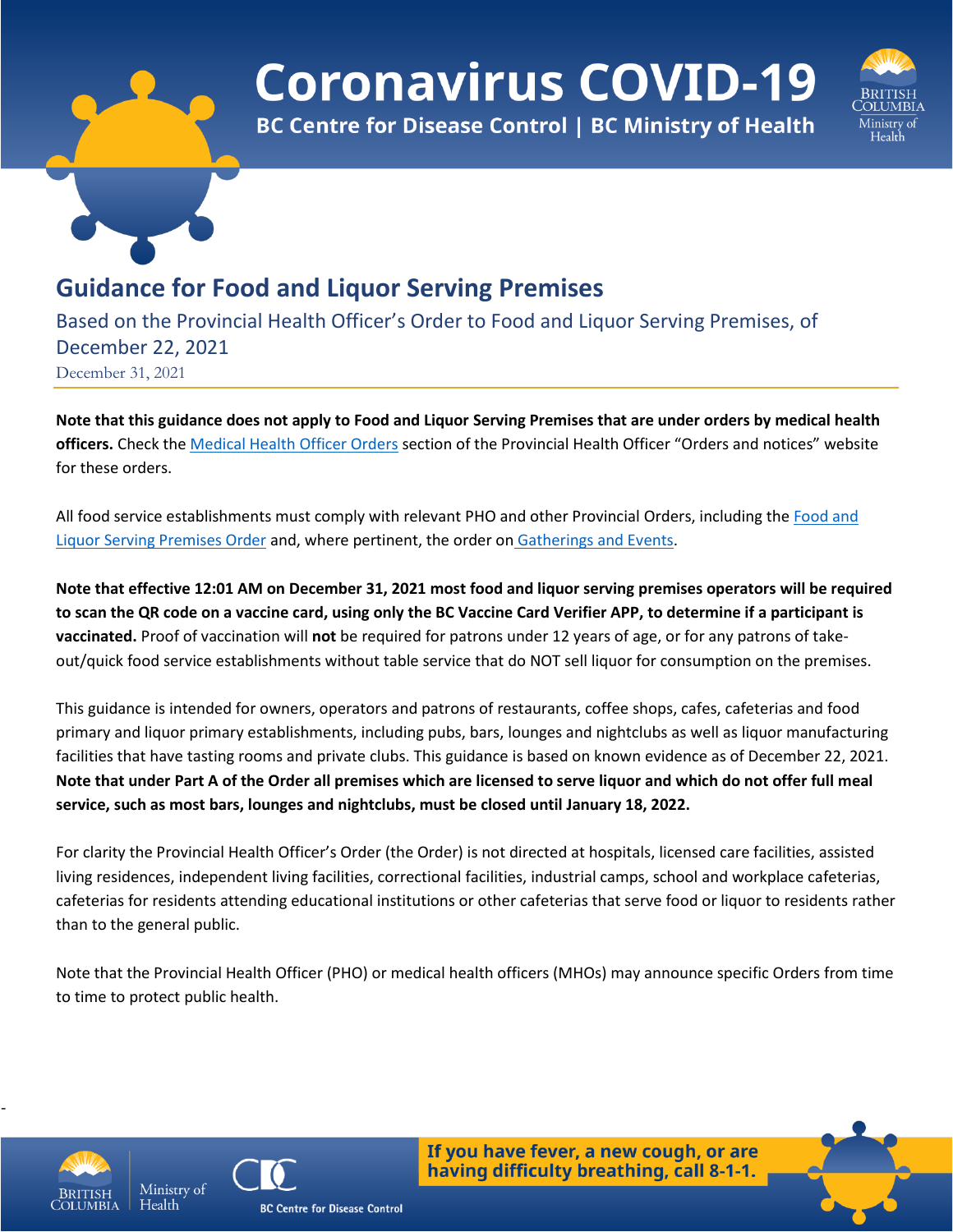#### 2 | December 31, 2021

The COVID-19 pandemic continues and while vaccinations are being provided, it is still critical that we reduce the risk of transmission by ensuring that essential hygienic practices and cleaning processes are followed, and that food service establishments have [Communicable Disease Plans](https://www.worksafebc.com/en/resources/health-safety/books-guides/communicable-disease-prevention-guide-employers?lang=en) in place.

All [BC Food Premises Regulation](http://www.bclaws.ca/civix/document/id/complete/statreg/11_210_99) requirements remain unchanged and in place. Continue to maintain food safety practices[: Clean, Separate, Cook, Chill.](http://www.bccdc.ca/health-info/prevention-public-health/food-safety)

#### **Legal disclaimer:**

The purpose of this guidance is to provide practical public health advice to reduce the transmission of COVID-19 in British Columbia. This guidance does not have legal authority; however, not following the guidance in this document may leave individuals or organizations open to legal action. This guidance does not supersede Orders or direction under the *Public Health Act* or any other provincial or federal legislation. This guidance is subject to changes.

### Purpose of the guidance

This guidance provides information on ways to comply with the Order on Food and Liquor Serving Premises, which applies to owners, operators and patrons of restaurants, coffee shops, cafes, cafeterias and food primary and liquor primary establishments, including pubs, bars, lounges and nightclubs as well as liquor manufacturing facilities that have tasting rooms and private clubs.

As an owner or operator, this guidance will support you when preparing or amending your [Communicable Disease Plan.](https://www.worksafebc.com/en/resources/health-safety/books-guides/communicable-disease-prevention-guide-employers?lang=en) This guidance will enable patrons to understand their responsibilities under the Order and ways to comply with the premises' Communicable Disease Plan.

This guidance is based upon current knowledge, and it should be understood that it is subject to change as new data become available and developments arise.

The Public Health Agency of Canada considers that COVID-19 is spread from infected people to others by coughing, sneezing, singing, shouting or talking (*[https://www.canada.ca/en/public-health/services/diseases/2019-novel](https://www.canada.ca/en/public-health/services/diseases/2019-novel-coronavirus-infection/health-professionals/main-modes-transmission.html)[coronavirus-infection/health-professionals/main-modes-transmission.html\)](https://www.canada.ca/en/public-health/services/diseases/2019-novel-coronavirus-infection/health-professionals/main-modes-transmission.html).* These activities can spread respiratory droplets and aerosols containing the virus that can come into contact with the mucous membranes of another person's eyes, nose, or mouth. Poor ventilation can allow aerosols to remain in the air, increasing the risk of transmission. This information may help guide your COVID-19 risk reduction efforts.

Good sanitation is important to reducing foodborne illness and risk of communicable disease in any food or liquor serving premises. The resources presented here may help you maintain good sanitation practices.

Resource:

Guideline: [BCCDC Guideline for Cleaning and Disinfecting](http://www.bccdc.ca/health-info/diseases-conditions/covid-19/prevention-risks/cleaning-and-disinfecting)



Health



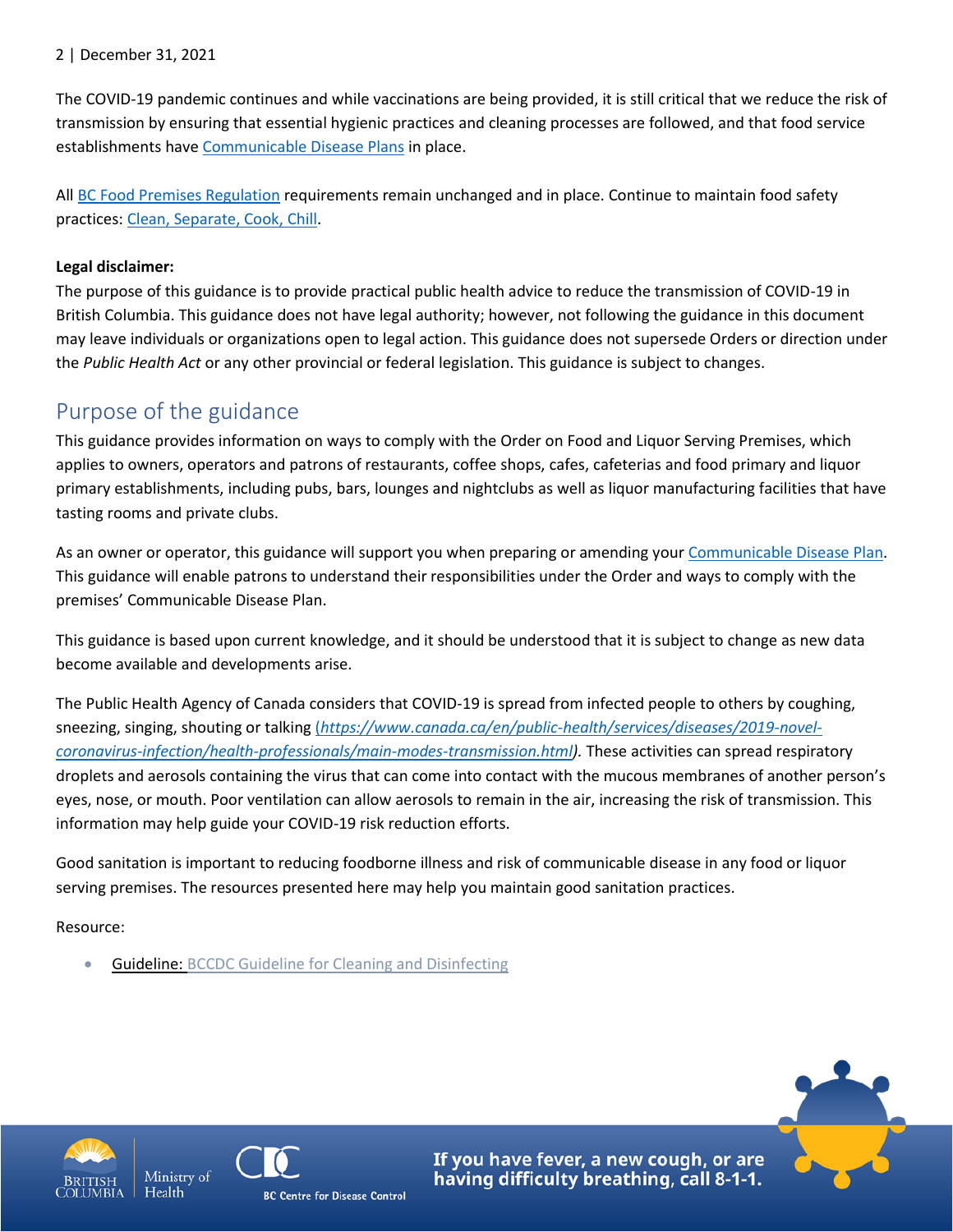### Overview of this document

These guidelines are organized into the following series of tip sheets:

- Employee Sickness
- Personal Hygiene
- Make Space Between People
- Personal Protective Equipment
- Modify the Environment
- Sanitation
- Managing Information





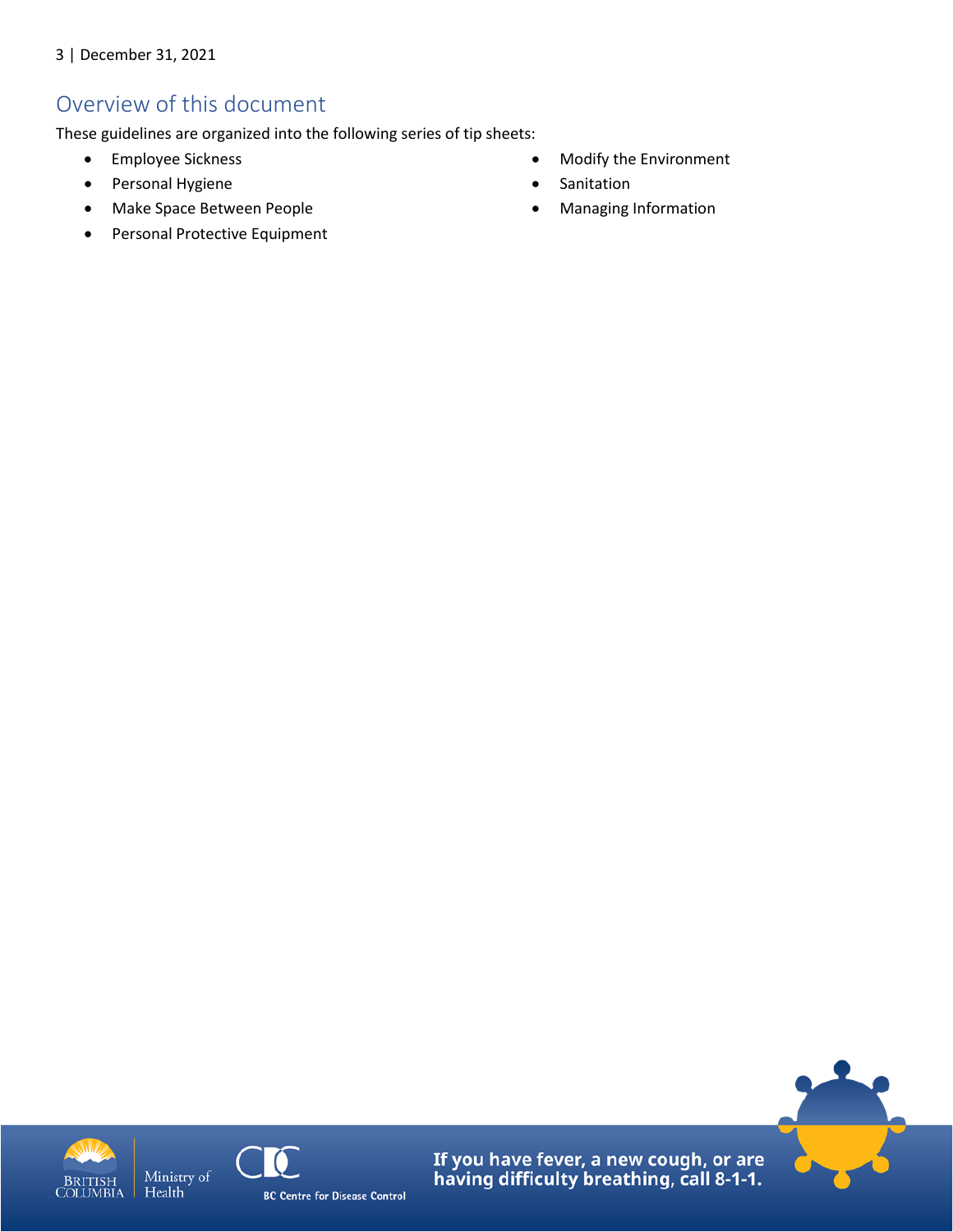4 | December 31, 2021

Tip sheet – Employee Sickness

### **Goal: To prevent sick employees from spreading the virus by ensuring employees stay home if they are ill.**

- Tell your employees if they are sick with any symptoms consistent with a communicable disease such as a gastrointestinal illness or COVID-19, even if symptoms are mild, they must remain at home, and contact their family physician/primary care provider or Health Link BC at 8-1-1 for further assistance.
- Thoughtfully plan your sick leave policy to create an environment where employees feel supported in staying home when they are sick and communicate this policy to all staff.
- Have operational contingency plans in place for when employees must remain home when sick (e.g., modifying systems to operate with fewer employees).
- Have employees declare they are symptom-free when signing in for the day.
- Sick employees should use the BC COVID-19 self-assessment tool.
- If while at work, an employee starts experiencing symptoms of respiratory illness consistent with COVID-19, even if symptoms are mild, ask the employee to don a mask, to leave work immediately, go straight home, and contact their family physician/primary care provider or Health Link BC at 8-1-1 for further guidance.
- Ensure that objects and surfaces touched by sick employees who have left the premises are cleaned and disinfected before being used by others.
- Anyone with symptoms can be assessed and receive a COVID-19 test.
- Testing is not recommended for people who do not have symptoms.
- If an employee has a COVID-19 diagnosis, the local public health department will identify any co-workers who may have been exposed to the sick person.

#### Resources:

• Tool[: BC COVID-19 Self-Assessment Tool](https://bc.thrive.health/)







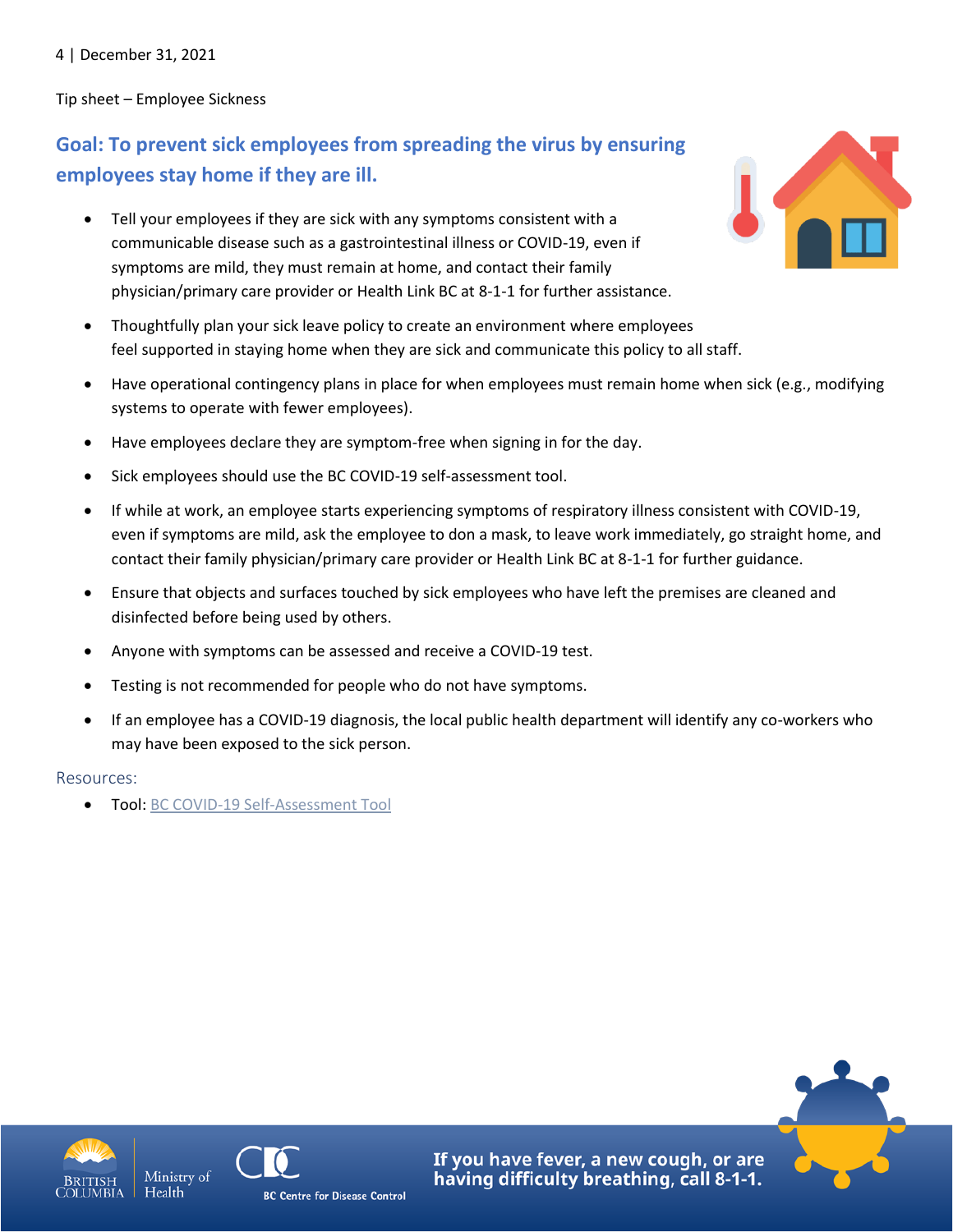# Tip sheet – Personal Hygiene

### **Goal: To limit the spread of the virus by promoting good personal hygiene including hand washing, hand sanitizing, and cough/sneeze etiquette.**

- Replace physical greetings such as handshakes and hugs with non-contact greetings.
- Consider providing alcohol-based hand sanitizer at entrances with posters reminding of the importance of handwashing/sanitizing following contact with common touch surfaces.
- Hand washing facilities or alcohol-based sanitizers must be within easy reach of any self-service food or drink stations on the premises.
- Washrooms and dedicated hand washing sinks should have liquid soap, paper towels and warm running water at all times.
- Consider providing designated uniforms laundered by a service or encourage workers to wear clothes that can be washed frequently.
- Employees should wash their hands with soap and water at the start and end of their shift, after using the bathroom, before eating, after returning from a break, and when hands are visibly soiled.
- Employees should avoid the use of hand sanitizer when handling food.
- Employees should practice good hygiene throughout their shift including proper hand hygiene and cough/sneeze etiquette.
- Employees should avoid touching their face without washing hands first and should wash their hands after touching their face.
- There should be no sharing of cigarettes, vaping equipment, utensils, cups, plates and other equipment.
- Employees should be educated about communicable diseases, such as gastrointestinal illness or COVID-19, so they know how to minimize their spread.
- Consider providing electronic COVID-19 resources to all employees.

#### Resources:

- Poster: [BCCDC Handwashing](http://www.bccdc.ca/Health-Professionals-Site/Documents/COVID19_Handwashing%20Poster_MD%20offices.pdf)
- [Video: Hand Washing](https://www.youtube.com/watch?v=a7RBC_2N4KE&list=PLkETa5i0ewgVtWjfEDDrrA7C8h2VWuwFm&index=6&t=0s)
- Video[: Cough and Sneeze Etiquette](https://www.youtube.com/watch?v=8wmKArVuLaI)
- Link: [BCCDC Vaping, Smoking and COVID-19](http://www.bccdc.ca/health-info/diseases-conditions/covid-19/prevention-risks/vaping-smoking-and-covid-19)









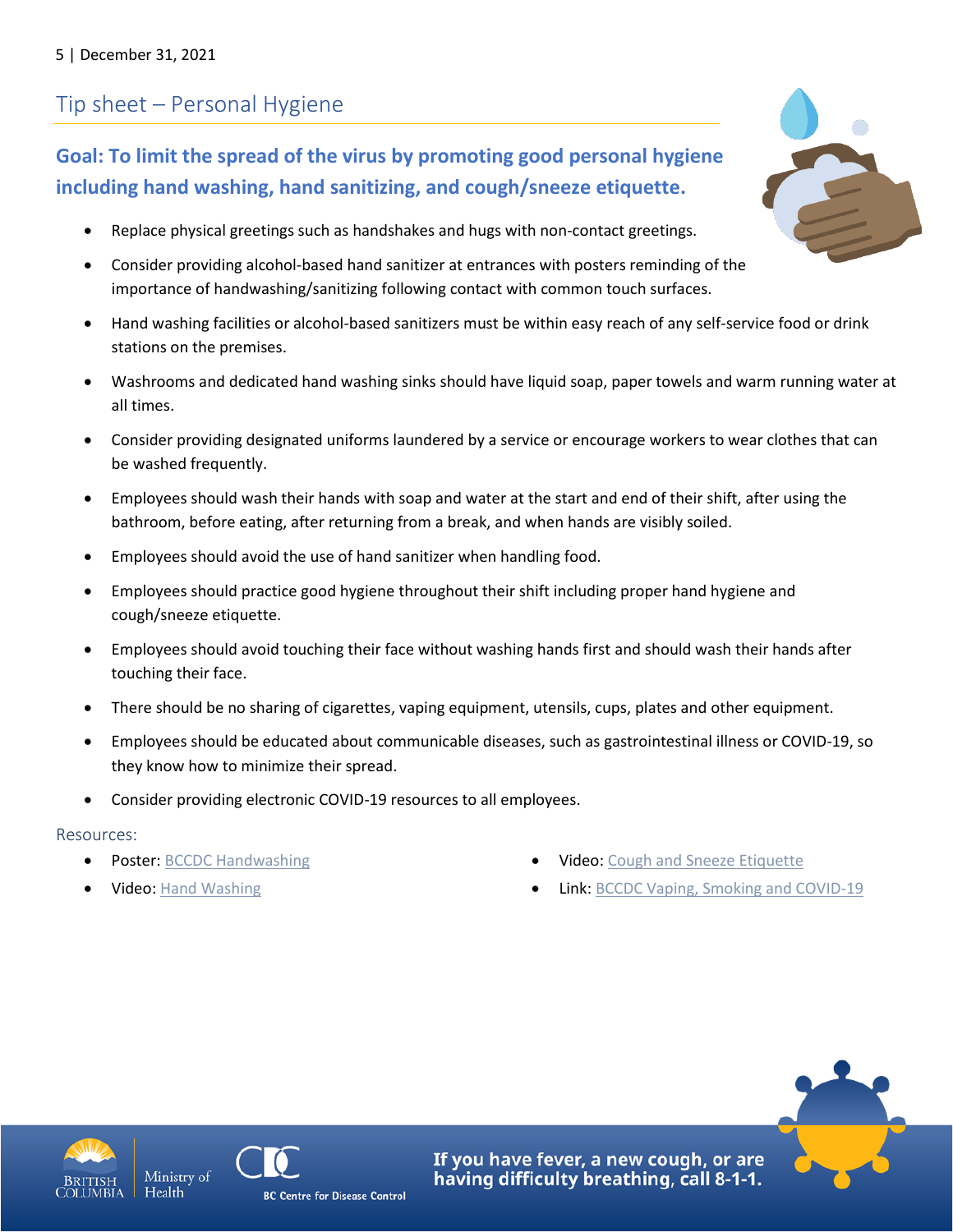# Tip sheet – Make Space between People

**Goal: To increase space between people and avoid unnecessary contact to eliminate transmission of the virus through respiratory droplets.**

- Limit areas where patrons are likely to congregate. Where this is not practical, use signage reminding people to physically distance.
- Empty floor space could be increased by removing unnecessary materials, equipment, and displays, especially in outdoor patios, foyers, high traffic areas, and other small spaces.
- Dance floors must be closed with physical barriers or occupied with tables. Patrons must not dance on the premises.
- Consider using signage to remind patrons that they must remain seated at their assigned or chosen seat, unless it is necessary to get up (i.e., to use washroom facilities, when leaving the premises, to pay at a pay station, etc.).
- Consider using signage to remind patrons to wear a mask when not seated at their table.
- Spread out seating there must be a minimum of two metres between the backs of seats of patrons seated at adjacent tables or booths (unless appropriate physical barriers are used).
- Ensure there are no more than 6 patrons seated at a table (unless the party consists of one set of parents and their minor children). Check with local government for outdoor patio requirements.
- Delivery or take-out services could be offered as an alternative to dining in. "Drop at the door service" for delivery could be used to avoid close contact with individuals who may be in isolation or who are symptomatic.
- A policy for receiving deliveries and supplies could be developed to reduce contact between people.

#### Resources:

Poster: [Fraser Health Physical Distancing](https://www.fraserhealth.ca/-/media/Project/FraserHealth/FraserHealth/Health-Topics/Coronavirus/Physical-distancing-poster_1700x2200.jpg?la=en&hash=AF805A6620D016409372DD5ED5C7759889211036)









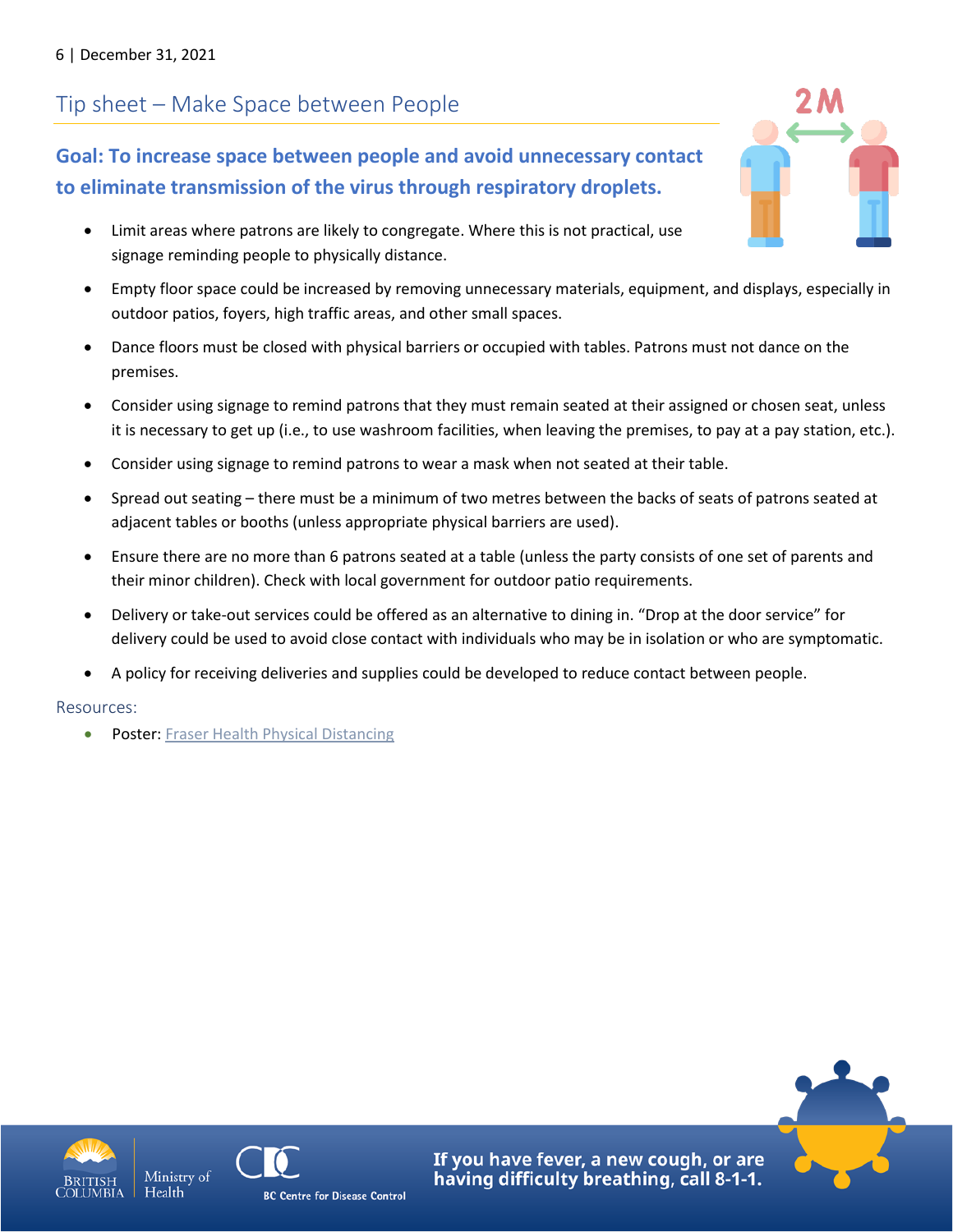# Tip sheet – Personal Protective Equipment

### **Goal: To understand the purpose and limitations of personal protective equipment and to ensure that PPE is selected and used appropriately.**

- Operators and employees must wear a mask when serving customers and when working in an area of the premises to which customers have access, such as customer washrooms.
- Masks and other PPE can reduce transmission but should never be relied upon as a sole protective measure to prevent transmission.
- In situations where the other controls cannot be maintained, service employees and food handlers may choose to wear non-medical masks plus face shields (note that a face shield is not a substitute for a non-medical mask).
- Employees should be aware of the following:
	- $\circ$  Masks can become contaminated on the outside when touched by hands so employees should avoid touching or adjusting them often.
	- o Masks that become wet, soiled or damaged are less effective and should be replaced immediately.
	- $\circ$  Masks should be put on and taken off correctly, including not touching the front of the mask, and washing hands.
	- $\circ$  Cloth masks should be washed every day using the warmest water setting and stored in a clean dry place to prevent contamination.
	- o Never share masks with others.
	- $\circ$  If a non-cloth mask is used (e.g., medical mask), employees should be reminded that these items are for single use only.
	- $\circ$  In addition to following hygienic mask handling procedures (e.g., washing hands after removing a mask), masks should not be cleaned for reuse.
- Gloves for service employees and front-of-house staff are not recommended for routine work.
- If food handlers wear gloves for cleaning, if they have a cut, or for any other reason, the gloves should be taken off correctly (see video below), they must be changed between tasks, and hands must be washed between glove changes.
- Glove use is not a substitute for hand hygiene.

#### Resources:

- [Video: How to remove disposable gloves](https://www.canada.ca/en/public-health/services/video/covid-19-how-to-take-off-disposable-gloves.html)
- WorkSafe BC: [Selecting and Using Masks](https://www.worksafebc.com/en/resources/health-safety/information-sheets/covid-19-health-safety-selecting-using-masks?lang=en)
- Face coverings: PHO Order on Face Coverings (COVID-19) - [December 3, 2021](https://www2.gov.bc.ca/assets/gov/health/about-bc-s-health-care-system/office-of-the-provincial-health-officer/covid-19/covid-19-pho-order-face-coverings.pdf)
- WorkSafe BC: [How to](https://www.worksafebc.com/en/resources/health-safety/posters/help-prevent-spread-covid-19-how-to-use-mask?lang=en) Use a Mask
- **BCCDC:** [Guideline on Types of Masks](http://www.bccdc.ca/health-info/diseases-conditions/covid-19/prevention-risks/masks)



Health





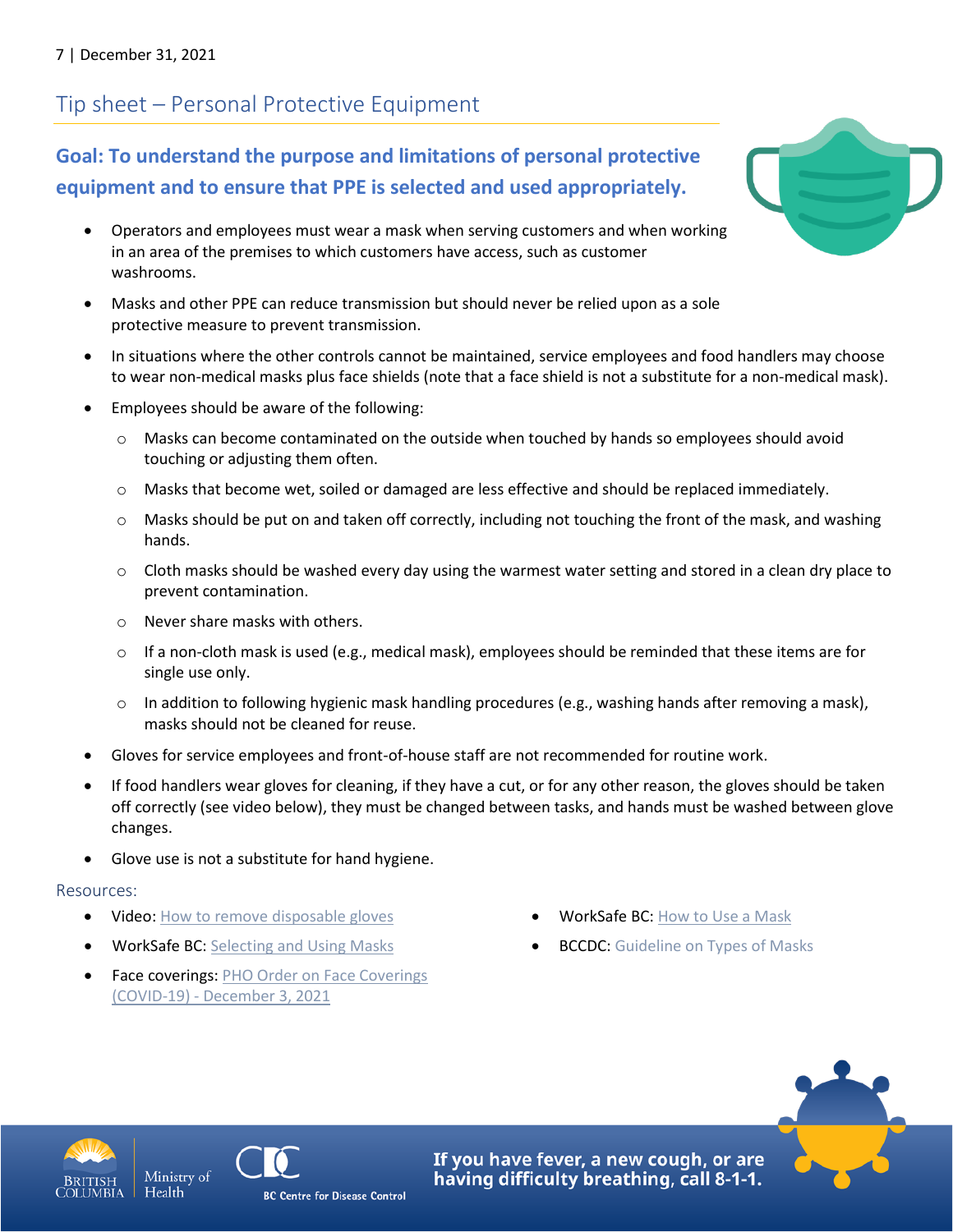# Tip sheet – Modify the Environment

### **Goal: Change the environment to reduce common touch points and make interacting with others safer.**

- Encourage patrons to order take-out food in advance to reduce line ups on site.
- Use signage to remind patrons to have their vaccine card and photo identification ready for verification (via BC Vaccine Card Verifier App) before they enter the premises.
- If a table is not immediately available, instead of having patrons wait in the lobby, consider sending them off-site and using electronic notification when their table is ready (e.g., use text messages rather than common touch pagers).
- Eliminate communal storage areas for employees' personal belongings and consider providing separate sealable bins or lockers instead.
- If possible, increase the amount of outdoor air being brought in and/or natural ventilation. Open windows but be cautious about not allowing pests to gain entrance (install screens if possible).
- Dining area tables could be kept clear of utensils, menu boards and shared condiment containers. Instead, these items could be provided to patrons on request.
- Consider using single-use condiments and replacing re-usable menus with single-use menus or touchless menu options (e.g., online menus and sandwich board displays).
- Consider allowing children to keep colouring crayons rather than re-using the crayons.
- Encourage the use of touch-free payment options.
- When cash is the only payment option, staff must avoid touching their eyes, mouth or nose before washing their hands.









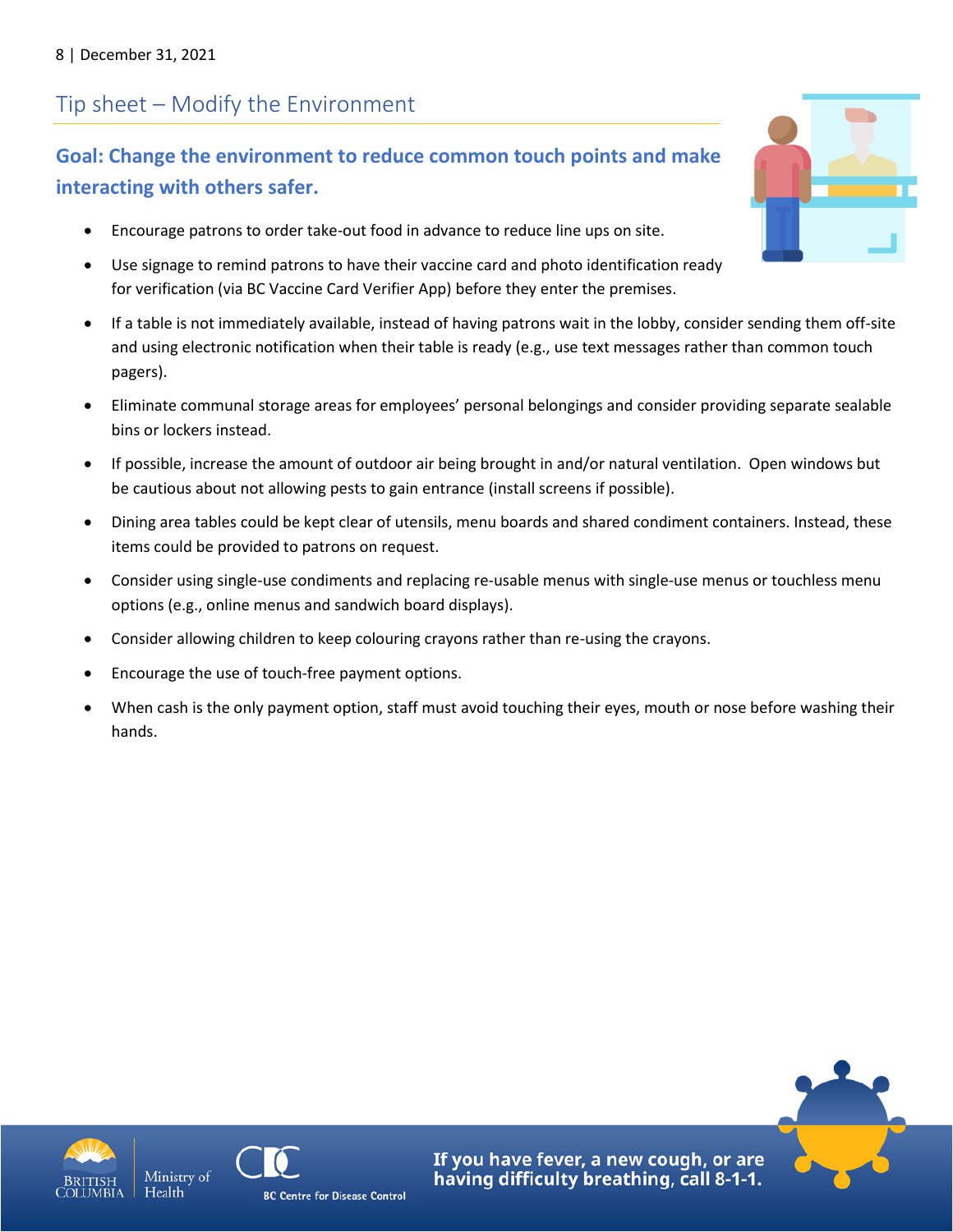### Tip sheet – Sanitation

### **Goal: To clean and disinfect common high touch points.**

- Consider keeping separate cleaning supplies for front of house and back of house areas.
- Multiple plastic lined waste containers should be available to dispose of used tissues, wipes, gloves, and other cleaning materials.
- In addition to following your regular [sanitation plan,](https://www2.gov.bc.ca/assets/gov/health/keeping-bc-healthy-safe/food-safety-security/sanitation_plan_template_-_september_2017.docx) consider creating a checklist of high-touch surfaces that must be cleaned and disinfected more frequently throughout the day. Examples include: door handles, light switches, debit machines, counters, coat racks, break room appliances, railings, trollies, faucets, menus, and condiments, etc.
- The daily disinfection schedule could be posted in a high-visibility area.
- Employees could be assigned to specific disinfection responsibilities, with sign-off.
- It is recommended that any person required to clean has received the appropriate training, including use of appropriate PPE.
- Employees responsible for cleaning should be equipped with any required personal protective equipment depending on chemicals used (e.g., gloves, goggles, aprons and masks).

### SELECTION and USE of DISINFECTANTS for NON-FOOD CONTACT SURFACES:

- Most disinfectants approved for use in restaurants are sufficient to kill SARS-CoV-2 (COVID-19 virus) as long as manufacturer's instructions are followed; special products are not necessary.
- Disinfectants will have a DIN (drug identification number) and clear set of instructions.
- Make sure the appropriate contact time is met (i.e., surfaces must remain wet with disinfectant for the correct length of time in order to destroy any contamination).
- Surfaces that are dirty should be cleaned with soap and water first before disinfecting.

#### Resources:

- Approved Disinfectants: [Health Canada approved disinfectants for](https://www.canada.ca/en/health-canada/services/drugs-health-products/disinfectants/covid-19/list.html)  [COVID-19](https://www.canada.ca/en/health-canada/services/drugs-health-products/disinfectants/covid-19/list.html)
- Guideline[: BCCDC Guideline for Cleaning and Disinfecting](http://www.bccdc.ca/health-info/diseases-conditions/covid-19/prevention-risks/cleaning-and-disinfecting)